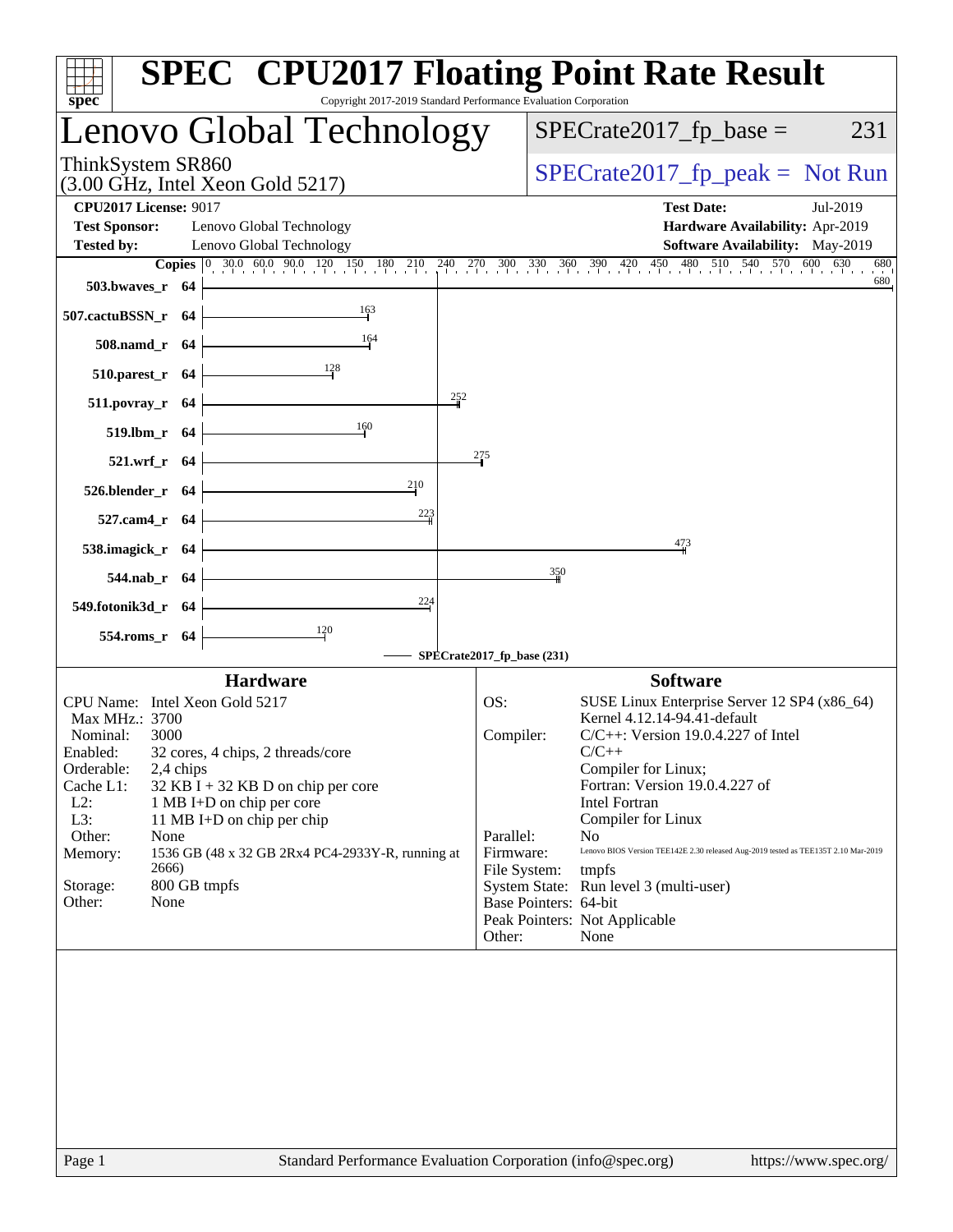

#### **[SPEC CPU2017 Floating Point Rate Result](http://www.spec.org/auto/cpu2017/Docs/result-fields.html#SPECCPU2017FloatingPointRateResult)** Copyright 2017-2019 Standard Performance Evaluation Corporation

# Lenovo Global Technology

(3.00 GHz, Intel Xeon Gold 5217)

ThinkSystem SR860<br>  $(3.00 \text{ GHz. Intel Yoon Gold } 5217)$  [SPECrate2017\\_fp\\_peak =](http://www.spec.org/auto/cpu2017/Docs/result-fields.html#SPECrate2017fppeak) Not Run

 $SPECTate2017<sub>fr</sub> base = 231$ 

**[Test Sponsor:](http://www.spec.org/auto/cpu2017/Docs/result-fields.html#TestSponsor)** Lenovo Global Technology **[Hardware Availability:](http://www.spec.org/auto/cpu2017/Docs/result-fields.html#HardwareAvailability)** Apr-2019

**[CPU2017 License:](http://www.spec.org/auto/cpu2017/Docs/result-fields.html#CPU2017License)** 9017 **[Test Date:](http://www.spec.org/auto/cpu2017/Docs/result-fields.html#TestDate)** Jul-2019 **[Tested by:](http://www.spec.org/auto/cpu2017/Docs/result-fields.html#Testedby)** Lenovo Global Technology **[Software Availability:](http://www.spec.org/auto/cpu2017/Docs/result-fields.html#SoftwareAvailability)** May-2019

#### **[Results Table](http://www.spec.org/auto/cpu2017/Docs/result-fields.html#ResultsTable)**

|                                                                                                          | <b>Base</b>   |                |       |                |       |                |       | <b>Peak</b>   |                |              |                |              |                |              |
|----------------------------------------------------------------------------------------------------------|---------------|----------------|-------|----------------|-------|----------------|-------|---------------|----------------|--------------|----------------|--------------|----------------|--------------|
| <b>Benchmark</b>                                                                                         | <b>Copies</b> | <b>Seconds</b> | Ratio | <b>Seconds</b> | Ratio | <b>Seconds</b> | Ratio | <b>Copies</b> | <b>Seconds</b> | <b>Ratio</b> | <b>Seconds</b> | <b>Ratio</b> | <b>Seconds</b> | <b>Ratio</b> |
| 503.bwaves_r                                                                                             | 64            | 944            | 680   | 944            | 680   | 944            | 680   |               |                |              |                |              |                |              |
| 507.cactuBSSN r                                                                                          | 64            | 499            | 163   | 499            | 162   | 498            | 163   |               |                |              |                |              |                |              |
| $508$ .namd $r$                                                                                          | 64            | 370            | 164   | 370            | 164   | 369            | 165   |               |                |              |                |              |                |              |
| 510.parest_r                                                                                             | 64            | 1308           | 128   | 1310           | 128   | 1316           | 127   |               |                |              |                |              |                |              |
| 511.povray_r                                                                                             | 64            | 590            | 253   | 596            | 251   | 592            | 252   |               |                |              |                |              |                |              |
| 519.lbm r                                                                                                | 64            | 423            | 160   | 423            | 159   | 423            | 160   |               |                |              |                |              |                |              |
| $521$ .wrf r                                                                                             | 64            | 523            | 274   | 521            | 275   | 521            | 275   |               |                |              |                |              |                |              |
| 526.blender r                                                                                            | 64            | 465            | 210   | 464            | 210   | 465            | 210   |               |                |              |                |              |                |              |
| $527.cam4_r$                                                                                             | 64            | 502            | 223   | 497            | 225   | 501            | 223   |               |                |              |                |              |                |              |
| 538.imagick_r                                                                                            | 64            | 336            | 473   | 336            | 473   | 335            | 475   |               |                |              |                |              |                |              |
| 544.nab r                                                                                                | 64            | 309            | 348   | 308            | 350   | 306            | 352   |               |                |              |                |              |                |              |
| 549.fotonik3d r                                                                                          | 64            | 1112           | 224   | 1115           | 224   | 1116           | 224   |               |                |              |                |              |                |              |
| $554$ .roms_r                                                                                            | 64            | 848            | 120   | 847            | 120   | 846            | 120   |               |                |              |                |              |                |              |
| $SPECrate2017$ fp base =<br>231                                                                          |               |                |       |                |       |                |       |               |                |              |                |              |                |              |
| $SPECrate2017_fp\_peak =$<br><b>Not Run</b>                                                              |               |                |       |                |       |                |       |               |                |              |                |              |                |              |
| Results appear in the order in which they were run. Bold underlined text indicates a median measurement. |               |                |       |                |       |                |       |               |                |              |                |              |                |              |

#### **[Submit Notes](http://www.spec.org/auto/cpu2017/Docs/result-fields.html#SubmitNotes)**

 The numactl mechanism was used to bind copies to processors. The config file option 'submit' was used to generate numactl commands to bind each copy to a specific processor. For details, please see the config file.

#### **[Operating System Notes](http://www.spec.org/auto/cpu2017/Docs/result-fields.html#OperatingSystemNotes)**

 Stack size set to unlimited using "ulimit -s unlimited" Tmpfs filesystem can be set with: mount -t tmpfs -o size=800g tmpfs /home Process tuning setting: echo 50000 > /proc/sys/kernel/sched\_cfs\_bandwidth\_slice\_us echo 240000000 > /proc/sys/kernel/sched\_latency\_ns echo 5000000 > /proc/sys/kernel/sched\_migration\_cost\_ns echo 100000000 > /proc/sys/kernel/sched\_min\_granularity\_ns echo 150000000 > /proc/sys/kernel/sched wakeup granularity ns

#### **[General Notes](http://www.spec.org/auto/cpu2017/Docs/result-fields.html#GeneralNotes)**

Environment variables set by runcpu before the start of the run: LD LIBRARY PATH = "/home/cpu2017-1.0.5-ic19.0u4/lib/intel64"

Binaries compiled on a system with 1x Intel Core i9-799X CPU + 32GB RAM

**(Continued on next page)**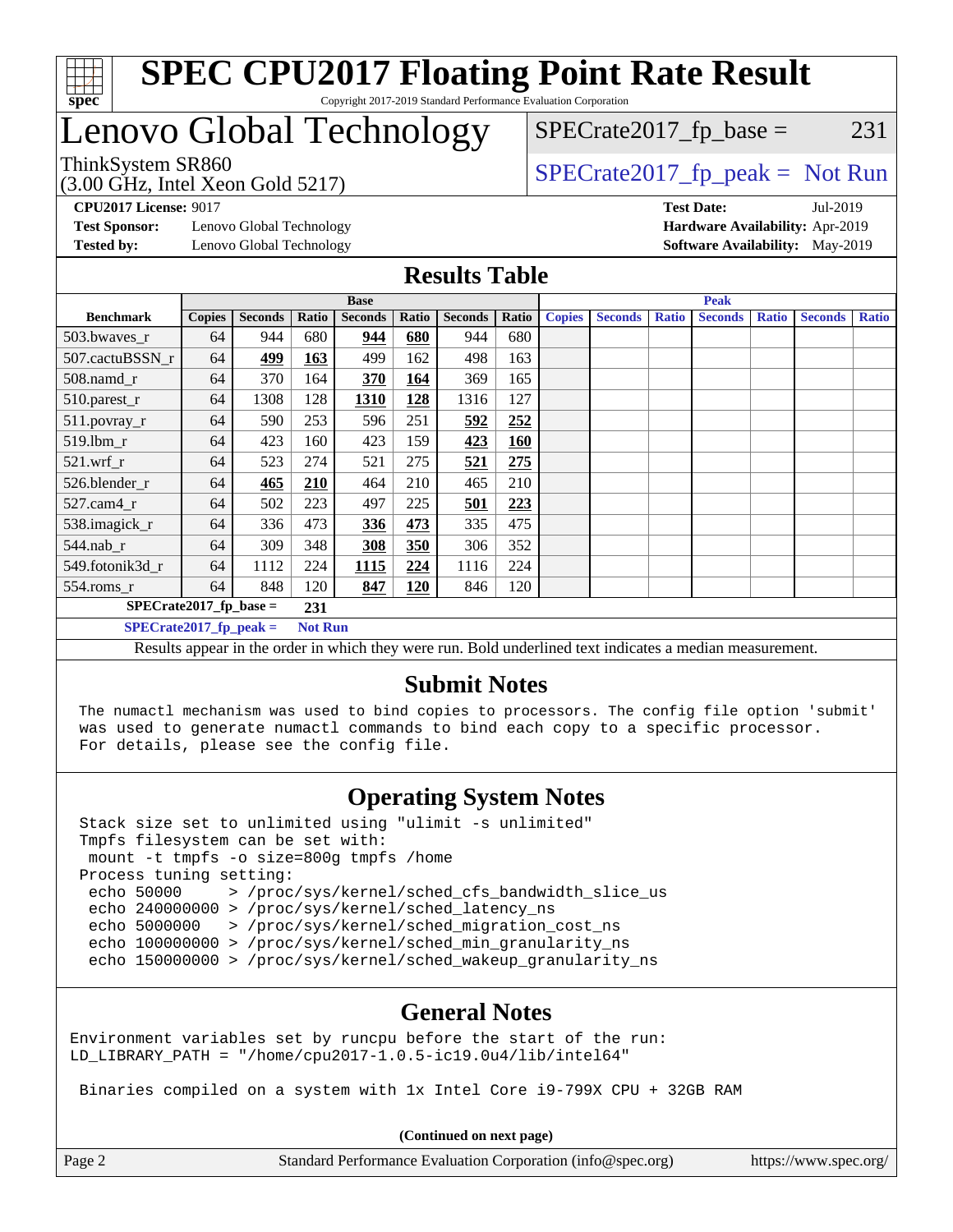

Copyright 2017-2019 Standard Performance Evaluation Corporation

# Lenovo Global Technology

ThinkSystem SR860<br>  $S$ PECrate2017\_fp\_peak = Not Run

 $SPECTate2017<sub>fr</sub> base = 231$ 

(3.00 GHz, Intel Xeon Gold 5217)

**[Test Sponsor:](http://www.spec.org/auto/cpu2017/Docs/result-fields.html#TestSponsor)** Lenovo Global Technology **[Hardware Availability:](http://www.spec.org/auto/cpu2017/Docs/result-fields.html#HardwareAvailability)** Apr-2019

**[CPU2017 License:](http://www.spec.org/auto/cpu2017/Docs/result-fields.html#CPU2017License)** 9017 **[Test Date:](http://www.spec.org/auto/cpu2017/Docs/result-fields.html#TestDate)** Jul-2019 **[Tested by:](http://www.spec.org/auto/cpu2017/Docs/result-fields.html#Testedby)** Lenovo Global Technology **[Software Availability:](http://www.spec.org/auto/cpu2017/Docs/result-fields.html#SoftwareAvailability)** May-2019

#### **[General Notes \(Continued\)](http://www.spec.org/auto/cpu2017/Docs/result-fields.html#GeneralNotes)**

 memory using Redhat Enterprise Linux 7.5 Transparent Huge Pages enabled by default Prior to runcpu invocation Filesystem page cache synced and cleared with: sync; echo 3> /proc/sys/vm/drop\_caches runcpu command invoked through numactl i.e.: numactl --interleave=all runcpu <etc> NA: The test sponsor attests, as of date of publication, that CVE-2017-5754 (Meltdown) is mitigated in the system as tested and documented. Yes: The test sponsor attests, as of date of publication, that CVE-2017-5753 (Spectre variant 1) is mitigated in the system as tested and documented. Yes: The test sponsor attests, as of date of publication, that CVE-2017-5715 (Spectre variant 2) is mitigated in the system as tested and documented. Yes: The test sponsor attests, as of date of publication, that CVE-2018-3640 (Spectre variant 3a) is mitigated in the system as tested and documented. Yes: The test sponsor attests, as of date of publication, that CVE-2018-3639 (Spectre variant 4) is mitigated in the system as tested and documented.

#### **[Platform Notes](http://www.spec.org/auto/cpu2017/Docs/result-fields.html#PlatformNotes)**

```
BIOS configuration:
Choose Operating Mode set to Maximum Performance
Choose Operating Mode set to Custom Mode
C-states set to Legacy
  Sysinfo program /home/cpu2017-1.0.5-ic19.0u4/bin/sysinfo
  Rev: r5974 of 2018-05-19 9bcde8f2999c33d61f64985e45859ea9
  running on linux-700n Mon Jul 15 02:03:44 2019
  SUT (System Under Test) info as seen by some common utilities.
  For more information on this section, see
     https://www.spec.org/cpu2017/Docs/config.html#sysinfo
  From /proc/cpuinfo
     model name : Intel(R) Xeon(R) Gold 5217 CPU @ 3.00GHz
        4 "physical id"s (chips)
        64 "processors"
     cores, siblings (Caution: counting these is hw and system dependent. The following
     excerpts from /proc/cpuinfo might not be reliable. Use with caution.)
        cpu cores : 8
        siblings : 16
        physical 0: cores 0 1 2 3 4 5 6 7
        physical 1: cores 0 1 2 3 4 5 6 7
        physical 2: cores 0 1 2 3 4 5 6 7
        physical 3: cores 0 1 2 3 4 5 6 7
  From lscpu:
                                    (Continued on next page)
```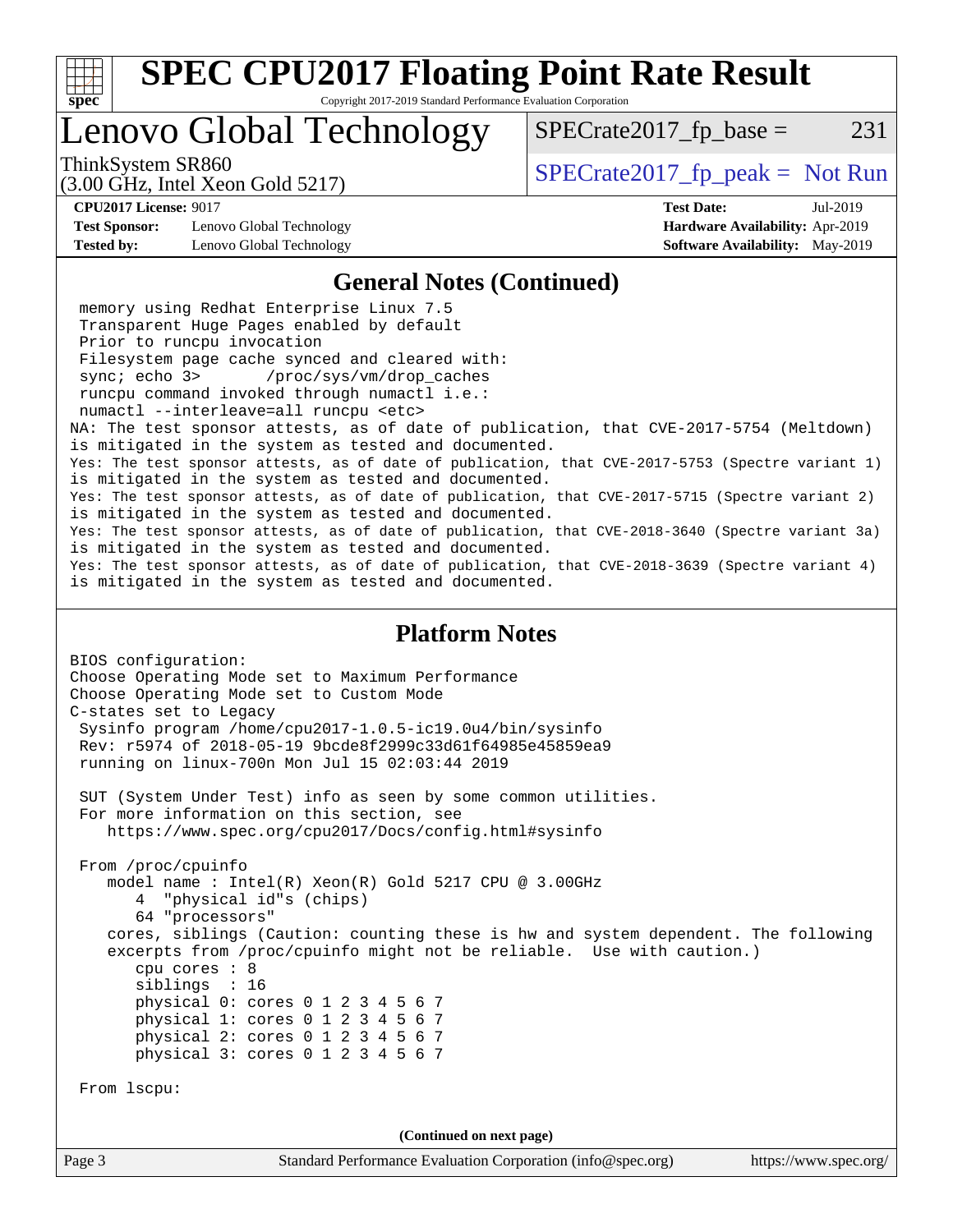

Copyright 2017-2019 Standard Performance Evaluation Corporation

Lenovo Global Technology

ThinkSystem SR860<br>  $(3.00 \text{ GHz})$  Intel Yeon Gold 5217)

 $SPECrate2017_fp\_base = 231$ 

(3.00 GHz, Intel Xeon Gold 5217)

**[Test Sponsor:](http://www.spec.org/auto/cpu2017/Docs/result-fields.html#TestSponsor)** Lenovo Global Technology **[Hardware Availability:](http://www.spec.org/auto/cpu2017/Docs/result-fields.html#HardwareAvailability)** Apr-2019 **[Tested by:](http://www.spec.org/auto/cpu2017/Docs/result-fields.html#Testedby)** Lenovo Global Technology **[Software Availability:](http://www.spec.org/auto/cpu2017/Docs/result-fields.html#SoftwareAvailability)** May-2019

**[CPU2017 License:](http://www.spec.org/auto/cpu2017/Docs/result-fields.html#CPU2017License)** 9017 **[Test Date:](http://www.spec.org/auto/cpu2017/Docs/result-fields.html#TestDate)** Jul-2019

#### **[Platform Notes \(Continued\)](http://www.spec.org/auto/cpu2017/Docs/result-fields.html#PlatformNotes)**

| Architecture:                                     | x86 64                                                                               |
|---------------------------------------------------|--------------------------------------------------------------------------------------|
| $CPU$ op-mode( $s$ ):                             | $32$ -bit, $64$ -bit                                                                 |
| Byte Order:                                       | Little Endian                                                                        |
| CPU(s):                                           | 64                                                                                   |
| On-line CPU(s) list:                              | $0 - 63$                                                                             |
| Thread(s) per core:                               | $\overline{a}$                                                                       |
| Core(s) per socket:                               | 8                                                                                    |
| Socket(s):                                        | 4                                                                                    |
| NUMA $node(s)$ :                                  | 4                                                                                    |
| Vendor ID:                                        | GenuineIntel                                                                         |
| CPU family:                                       | 6                                                                                    |
| Model:                                            | 85                                                                                   |
| Model name:                                       | $Intel(R) Xeon(R) Gold 5217 CPU @ 3.00GHz$                                           |
| Stepping:                                         | 6                                                                                    |
| CPU MHz:                                          | 3000.000                                                                             |
| CPU max MHz:                                      | 3700.0000                                                                            |
| CPU min MHz:                                      | 1200.0000                                                                            |
| BogoMIPS:                                         | 6000.00                                                                              |
| Virtualization:                                   | $VT - x$                                                                             |
| L1d cache:                                        | 32K                                                                                  |
| Lli cache:                                        | 32K                                                                                  |
| $L2$ cache:                                       | 1024K                                                                                |
| L3 cache:                                         | 11264K                                                                               |
| NUMA node0 CPU(s):                                | $0 - 7, 32 - 39$                                                                     |
| NUMA $node1$ $CPU(s):$                            | $8 - 15, 40 - 47$                                                                    |
| NUMA $node2$ $CPU(s)$ :                           | $16 - 23, 48 - 55$                                                                   |
| NUMA node3 CPU(s):                                | $24 - 31, 56 - 63$                                                                   |
| Flaqs:                                            | fpu vme de pse tsc msr pae mce cx8 apic sep mtrr pge mca cmov                        |
|                                                   | pat pse36 clflush dts acpi mmx fxsr sse sse2 ss ht tm pbe syscall nx pdpelgb rdtscp  |
|                                                   | lm constant_tsc art arch_perfmon pebs bts rep_good nopl xtopology nonstop_tsc cpuid  |
|                                                   | aperfmperf pni pclmulqdq dtes64 monitor ds_cpl vmx smx est tm2 ssse3 sdbg fma cx16   |
|                                                   | xtpr pdcm pcid dca sse4_1 sse4_2 x2apic movbe popcnt tsc_deadline_timer aes xsave    |
|                                                   | avx f16c rdrand lahf_lm abm 3dnowprefetch cpuid_fault epb cat_13 cdp_13              |
|                                                   | invpcid_single ssbd mba ibrs ibpb stibp tpr_shadow vnmi flexpriority ept vpid        |
|                                                   | fsgsbase tsc_adjust bmil hle avx2 smep bmi2 erms invpcid rtm cqm mpx rdt_a avx512f   |
|                                                   | avx512dq rdseed adx smap clflushopt clwb intel_pt avx512cd avx512bw avx512vl         |
|                                                   | xsaveopt xsavec xgetbvl xsaves cqm_llc cqm_occup_llc cqm_mbm_total cqm_mbm_local     |
|                                                   | dtherm ida arat pln pts pku ospke avx512_vnni flush_lld arch_capabilities            |
|                                                   |                                                                                      |
| /proc/cpuinfo cache data<br>cache size : 11264 KB |                                                                                      |
|                                                   |                                                                                      |
|                                                   | From numactl --hardware WARNING: a numactl 'node' might or might not correspond to a |
| physical chip.                                    |                                                                                      |
| $available: 4 nodes (0-3)$                        |                                                                                      |
|                                                   | node 0 cpus: 0 1 2 3 4 5 6 7 32 33 34 35 36 37 38 39                                 |
| node 0 size: 386641 MB                            |                                                                                      |
|                                                   |                                                                                      |
|                                                   | (Continued on next page)                                                             |
|                                                   |                                                                                      |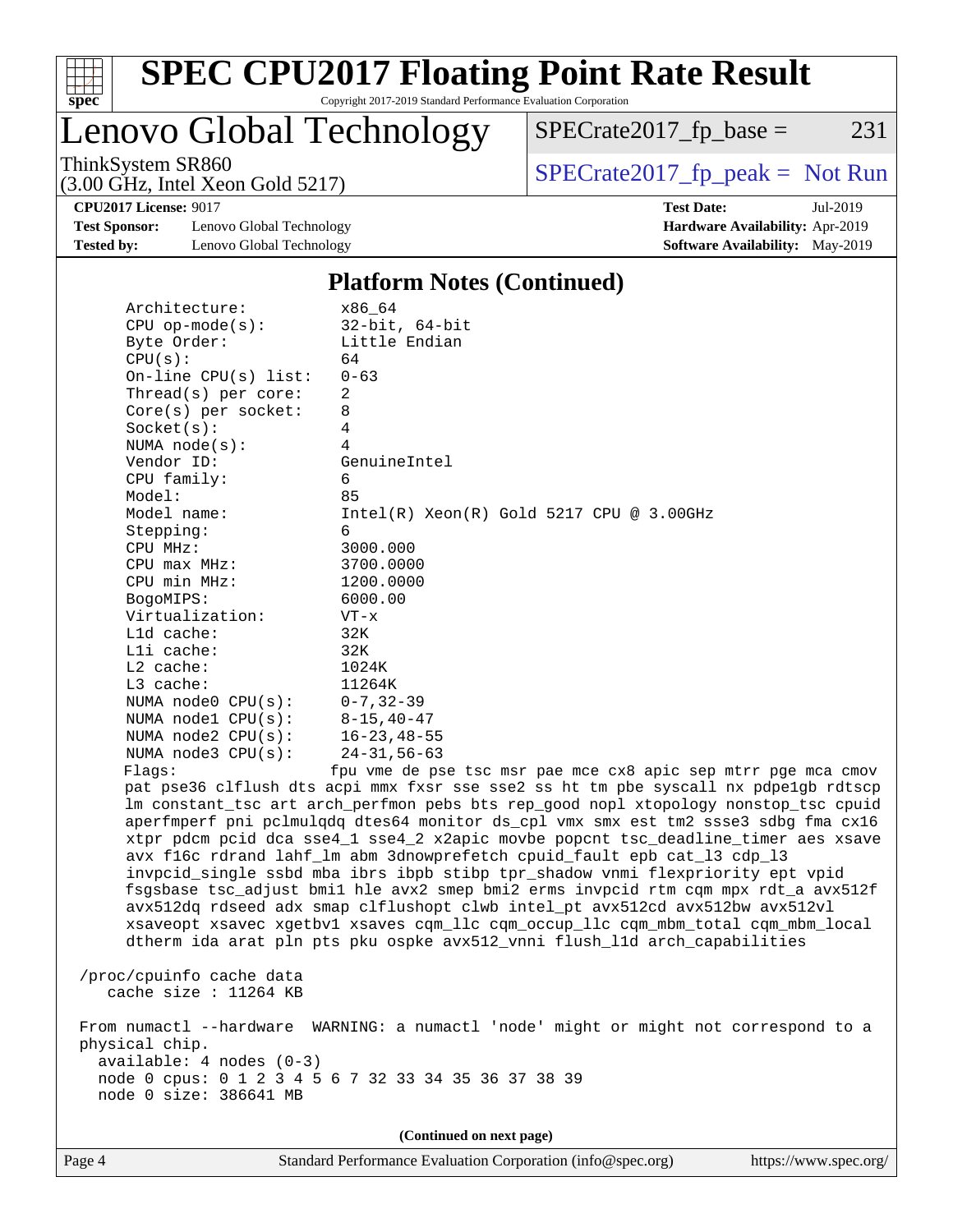

**(Continued on next page)**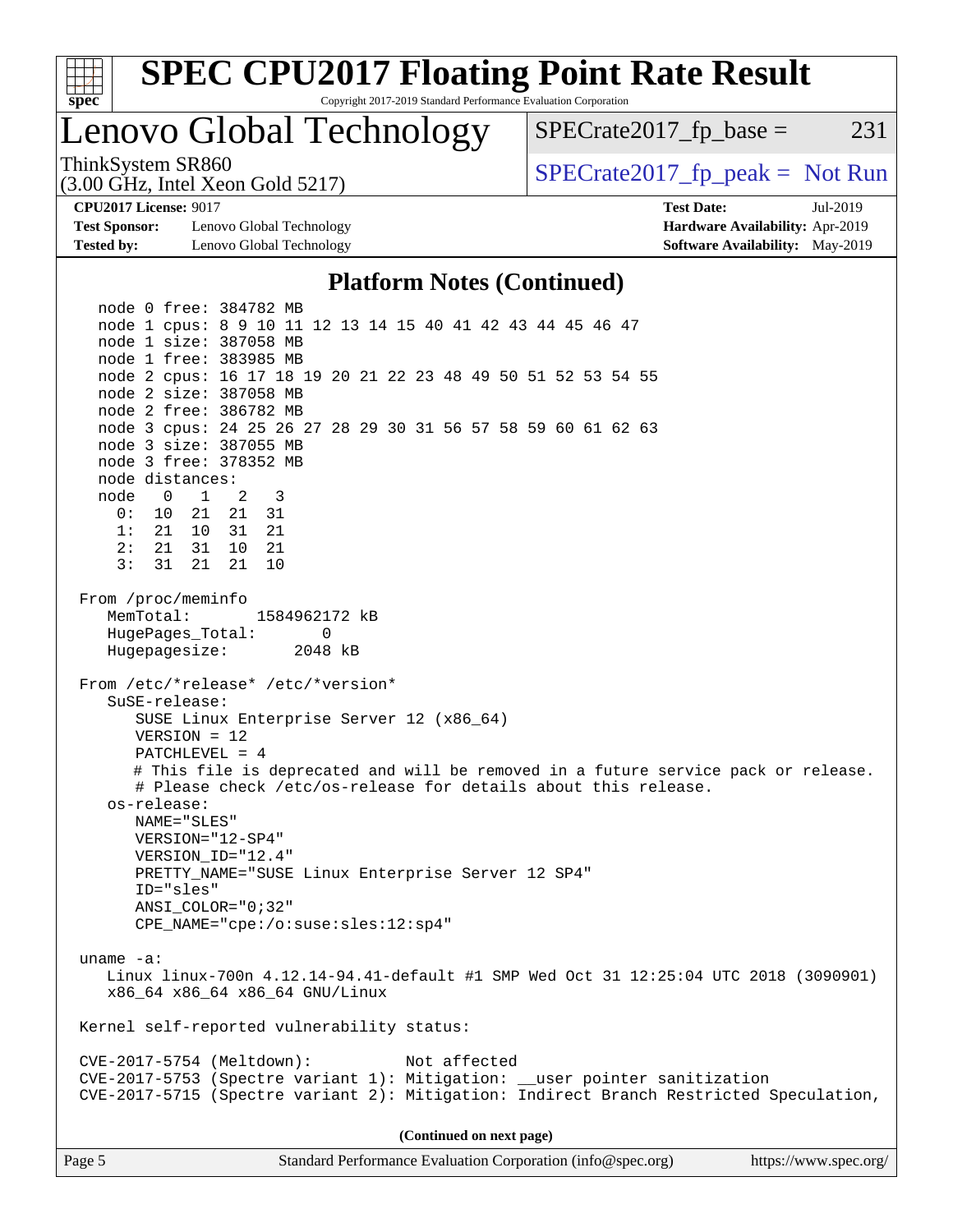| S<br>c | Ü | E | Ľ |  |
|--------|---|---|---|--|

Copyright 2017-2019 Standard Performance Evaluation Corporation

# Lenovo Global Technology

ThinkSystem SR860<br>  $(3.00 \text{ GHz. Intel Yoon Gold } 5217)$  [SPECrate2017\\_fp\\_peak =](http://www.spec.org/auto/cpu2017/Docs/result-fields.html#SPECrate2017fppeak) Not Run

 $SPECTate2017<sub>fr</sub> base = 231$ 

(3.00 GHz, Intel Xeon Gold 5217)

**[Test Sponsor:](http://www.spec.org/auto/cpu2017/Docs/result-fields.html#TestSponsor)** Lenovo Global Technology **[Hardware Availability:](http://www.spec.org/auto/cpu2017/Docs/result-fields.html#HardwareAvailability)** Apr-2019 **[Tested by:](http://www.spec.org/auto/cpu2017/Docs/result-fields.html#Testedby)** Lenovo Global Technology **[Software Availability:](http://www.spec.org/auto/cpu2017/Docs/result-fields.html#SoftwareAvailability)** May-2019

**[CPU2017 License:](http://www.spec.org/auto/cpu2017/Docs/result-fields.html#CPU2017License)** 9017 **[Test Date:](http://www.spec.org/auto/cpu2017/Docs/result-fields.html#TestDate)** Jul-2019

#### **[Platform Notes \(Continued\)](http://www.spec.org/auto/cpu2017/Docs/result-fields.html#PlatformNotes)**

IBPB, IBRS\_FW

run-level 3 Jul 15 01:58

 SPEC is set to: /home/cpu2017-1.0.5-ic19.0u4 Filesystem Type Size Used Avail Use% Mounted on tmpfs tmpfs 800G 8.3G 792G 2% /home

 Additional information from dmidecode follows. WARNING: Use caution when you interpret this section. The 'dmidecode' program reads system data which is "intended to allow hardware to be accurately determined", but the intent may not be met, as there are frequent changes to hardware, firmware, and the "DMTF SMBIOS" standard. BIOS Lenovo -[TEE135T-2.10]- 03/21/2019

Memory:

48x Samsung M393A4K40CB2-CVF 32 GB 2 rank 2933, configured at 2666

(End of data from sysinfo program)

#### **[Compiler Version Notes](http://www.spec.org/auto/cpu2017/Docs/result-fields.html#CompilerVersionNotes)**

| Page 6 |                                                                                                                                                                                                                                                                                                                                                                          | Standard Performance Evaluation Corporation (info@spec.org) | https://www.spec.org |
|--------|--------------------------------------------------------------------------------------------------------------------------------------------------------------------------------------------------------------------------------------------------------------------------------------------------------------------------------------------------------------------------|-------------------------------------------------------------|----------------------|
|        |                                                                                                                                                                                                                                                                                                                                                                          | (Continued on next page)                                    |                      |
|        | Intel(R) $C++$ Intel(R) 64 Compiler for applications running on Intel(R) 64,<br>Version 19.0.4.227 Build 20190416<br>Copyright (C) 1985-2019 Intel Corporation. All rights reserved.<br>Intel(R) C Intel(R) 64 Compiler for applications running on Intel(R) 64,<br>Version 19.0.4.227 Build 20190416<br>Copyright (C) 1985-2019 Intel Corporation. All rights reserved. |                                                             |                      |
|        | CC 511. povray $r(base)$ 526. blender $r(base)$                                                                                                                                                                                                                                                                                                                          |                                                             |                      |
|        | Intel(R) $C++$ Intel(R) 64 Compiler for applications running on Intel(R) 64,<br>Version 19.0.4.227 Build 20190416<br>Copyright (C) 1985-2019 Intel Corporation. All rights reserved.                                                                                                                                                                                     |                                                             |                      |
|        | CXXC 508. namd $r(base)$ 510. parest $r(base)$                                                                                                                                                                                                                                                                                                                           |                                                             |                      |
|        | Copyright (C) 1985-2019 Intel Corporation. All rights reserved.                                                                                                                                                                                                                                                                                                          |                                                             |                      |
|        | Intel(R) C Intel(R) 64 Compiler for applications running on Intel(R) 64,<br>Version 19.0.4.227 Build 20190416                                                                                                                                                                                                                                                            |                                                             |                      |
| CC     | 519.1bm $r(base)$ 538.imagick $r(base)$ 544.nab $r(base)$                                                                                                                                                                                                                                                                                                                |                                                             |                      |
|        |                                                                                                                                                                                                                                                                                                                                                                          |                                                             |                      |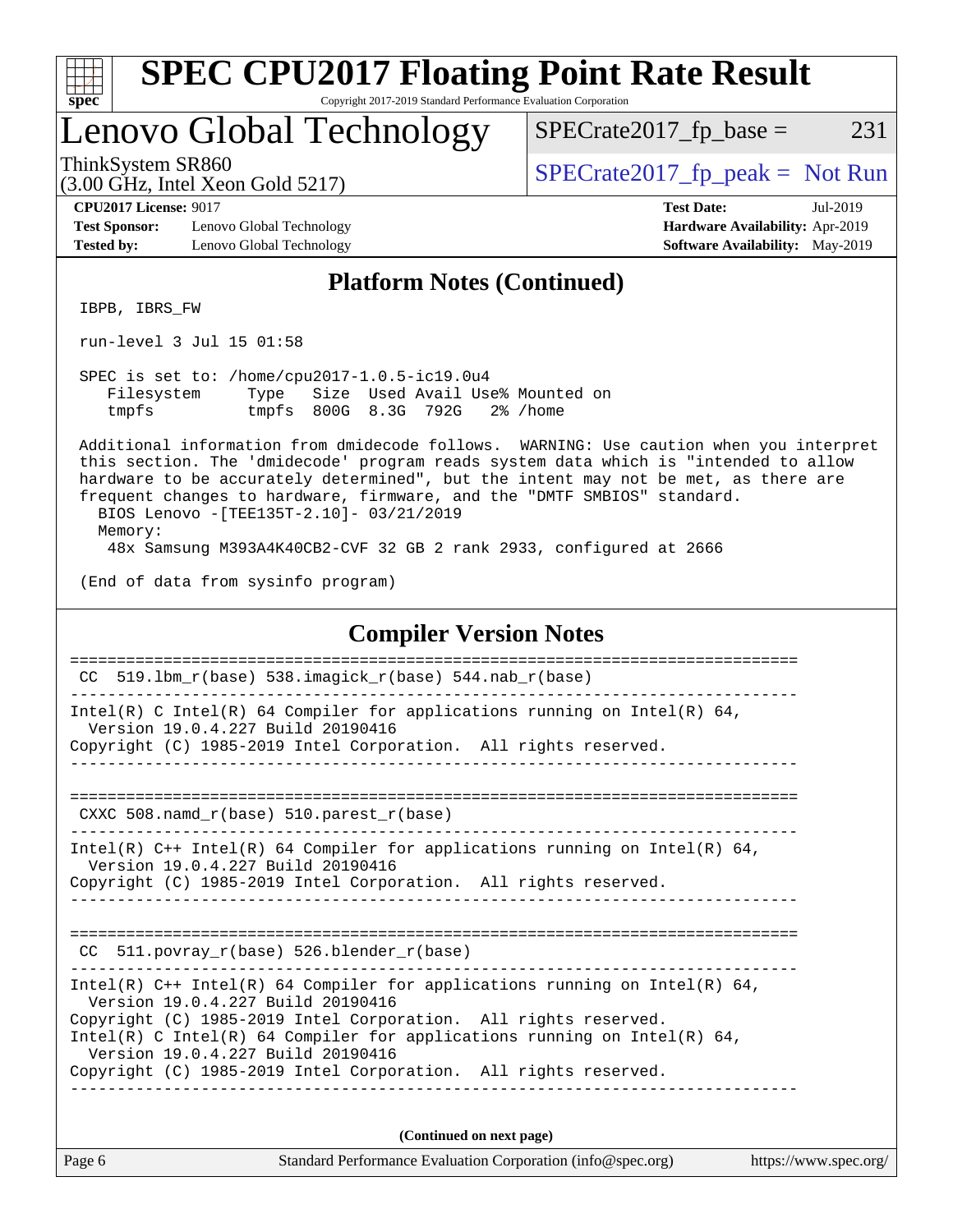

Copyright 2017-2019 Standard Performance Evaluation Corporation

## Lenovo Global Technology

ThinkSystem SR860<br>  $(3.00 \text{ GHz. Intel Yoon Gold } 5217)$  [SPECrate2017\\_fp\\_peak =](http://www.spec.org/auto/cpu2017/Docs/result-fields.html#SPECrate2017fppeak) Not Run

 $SPECTate2017_fp\_base = 231$ 

(3.00 GHz, Intel Xeon Gold 5217)

**[CPU2017 License:](http://www.spec.org/auto/cpu2017/Docs/result-fields.html#CPU2017License)** 9017 **[Test Date:](http://www.spec.org/auto/cpu2017/Docs/result-fields.html#TestDate)** Jul-2019 **[Test Sponsor:](http://www.spec.org/auto/cpu2017/Docs/result-fields.html#TestSponsor)** Lenovo Global Technology **[Hardware Availability:](http://www.spec.org/auto/cpu2017/Docs/result-fields.html#HardwareAvailability)** Apr-2019 **[Tested by:](http://www.spec.org/auto/cpu2017/Docs/result-fields.html#Testedby)** Lenovo Global Technology **[Software Availability:](http://www.spec.org/auto/cpu2017/Docs/result-fields.html#SoftwareAvailability)** May-2019

#### **[Compiler Version Notes \(Continued\)](http://www.spec.org/auto/cpu2017/Docs/result-fields.html#CompilerVersionNotes)**

| 507.cactuBSSN r(base)<br>FC.                                                                                                                                                                                                                                                                                                                                                                                                                                                                                                                                       |
|--------------------------------------------------------------------------------------------------------------------------------------------------------------------------------------------------------------------------------------------------------------------------------------------------------------------------------------------------------------------------------------------------------------------------------------------------------------------------------------------------------------------------------------------------------------------|
| Intel(R) $C++$ Intel(R) 64 Compiler for applications running on Intel(R) 64,<br>Version 19.0.4.227 Build 20190416<br>Copyright (C) 1985-2019 Intel Corporation. All rights reserved.<br>Intel(R) C Intel(R) 64 Compiler for applications running on Intel(R) 64,<br>Version 19.0.4.227 Build 20190416<br>Copyright (C) 1985-2019 Intel Corporation. All rights reserved.<br>Intel(R) Fortran Intel(R) 64 Compiler for applications running on Intel(R)<br>64, Version 19.0.4.227 Build 20190416<br>Copyright (C) 1985-2019 Intel Corporation. All rights reserved. |
| 503.bwaves r(base) 549.fotonik3d r(base) 554.roms r(base)<br>FC.                                                                                                                                                                                                                                                                                                                                                                                                                                                                                                   |
| $Intel(R)$ Fortran Intel(R) 64 Compiler for applications running on Intel(R)<br>64, Version 19.0.4.227 Build 20190416<br>Copyright (C) 1985-2019 Intel Corporation. All rights reserved.                                                                                                                                                                                                                                                                                                                                                                           |
| $CC$ 521.wrf_r(base) 527.cam4_r(base)                                                                                                                                                                                                                                                                                                                                                                                                                                                                                                                              |
| $Intel(R)$ Fortran Intel(R) 64 Compiler for applications running on Intel(R)<br>64, Version 19.0.4.227 Build 20190416<br>Copyright (C) 1985-2019 Intel Corporation. All rights reserved.<br>Intel(R) C Intel(R) 64 Compiler for applications running on Intel(R) 64,<br>Version 19.0.4.227 Build 20190416<br>Copyright (C) 1985-2019 Intel Corporation. All rights reserved.                                                                                                                                                                                       |

### **[Base Compiler Invocation](http://www.spec.org/auto/cpu2017/Docs/result-fields.html#BaseCompilerInvocation)**

[C benchmarks](http://www.spec.org/auto/cpu2017/Docs/result-fields.html#Cbenchmarks): [icc -m64 -std=c11](http://www.spec.org/cpu2017/results/res2019q3/cpu2017-20190805-16638.flags.html#user_CCbase_intel_icc_64bit_c11_33ee0cdaae7deeeab2a9725423ba97205ce30f63b9926c2519791662299b76a0318f32ddfffdc46587804de3178b4f9328c46fa7c2b0cd779d7a61945c91cd35)

[C++ benchmarks:](http://www.spec.org/auto/cpu2017/Docs/result-fields.html#CXXbenchmarks) [icpc -m64](http://www.spec.org/cpu2017/results/res2019q3/cpu2017-20190805-16638.flags.html#user_CXXbase_intel_icpc_64bit_4ecb2543ae3f1412ef961e0650ca070fec7b7afdcd6ed48761b84423119d1bf6bdf5cad15b44d48e7256388bc77273b966e5eb805aefd121eb22e9299b2ec9d9)

[Fortran benchmarks](http://www.spec.org/auto/cpu2017/Docs/result-fields.html#Fortranbenchmarks): [ifort -m64](http://www.spec.org/cpu2017/results/res2019q3/cpu2017-20190805-16638.flags.html#user_FCbase_intel_ifort_64bit_24f2bb282fbaeffd6157abe4f878425411749daecae9a33200eee2bee2fe76f3b89351d69a8130dd5949958ce389cf37ff59a95e7a40d588e8d3a57e0c3fd751)

**(Continued on next page)**

Page 7 Standard Performance Evaluation Corporation [\(info@spec.org\)](mailto:info@spec.org) <https://www.spec.org/>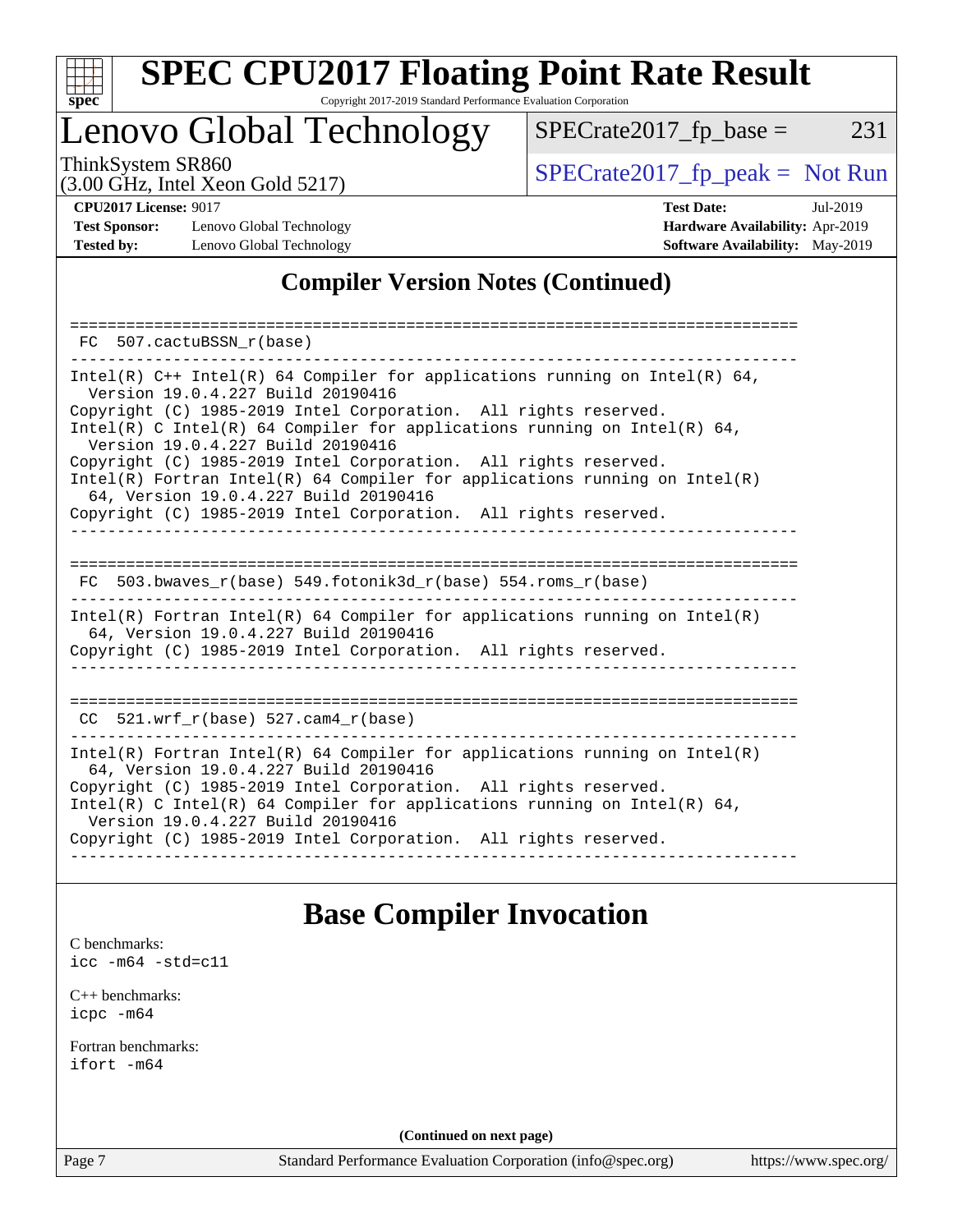

#### **[SPEC CPU2017 Floating Point Rate Result](http://www.spec.org/auto/cpu2017/Docs/result-fields.html#SPECCPU2017FloatingPointRateResult)** Copyright 2017-2019 Standard Performance Evaluation Corporation

# Lenovo Global Technology

 $SPECTate2017<sub>fr</sub> base = 231$ 

(3.00 GHz, Intel Xeon Gold 5217)

ThinkSystem SR860<br>  $SPECrate2017$  fp\_peak = Not Run

**[Test Sponsor:](http://www.spec.org/auto/cpu2017/Docs/result-fields.html#TestSponsor)** Lenovo Global Technology **[Hardware Availability:](http://www.spec.org/auto/cpu2017/Docs/result-fields.html#HardwareAvailability)** Apr-2019 **[Tested by:](http://www.spec.org/auto/cpu2017/Docs/result-fields.html#Testedby)** Lenovo Global Technology **[Software Availability:](http://www.spec.org/auto/cpu2017/Docs/result-fields.html#SoftwareAvailability)** May-2019

**[CPU2017 License:](http://www.spec.org/auto/cpu2017/Docs/result-fields.html#CPU2017License)** 9017 **[Test Date:](http://www.spec.org/auto/cpu2017/Docs/result-fields.html#TestDate)** Jul-2019

## **[Base Compiler Invocation \(Continued\)](http://www.spec.org/auto/cpu2017/Docs/result-fields.html#BaseCompilerInvocation)**

[Benchmarks using both Fortran and C](http://www.spec.org/auto/cpu2017/Docs/result-fields.html#BenchmarksusingbothFortranandC): [ifort -m64](http://www.spec.org/cpu2017/results/res2019q3/cpu2017-20190805-16638.flags.html#user_CC_FCbase_intel_ifort_64bit_24f2bb282fbaeffd6157abe4f878425411749daecae9a33200eee2bee2fe76f3b89351d69a8130dd5949958ce389cf37ff59a95e7a40d588e8d3a57e0c3fd751) [icc -m64 -std=c11](http://www.spec.org/cpu2017/results/res2019q3/cpu2017-20190805-16638.flags.html#user_CC_FCbase_intel_icc_64bit_c11_33ee0cdaae7deeeab2a9725423ba97205ce30f63b9926c2519791662299b76a0318f32ddfffdc46587804de3178b4f9328c46fa7c2b0cd779d7a61945c91cd35)

[Benchmarks using both C and C++](http://www.spec.org/auto/cpu2017/Docs/result-fields.html#BenchmarksusingbothCandCXX): [icpc -m64](http://www.spec.org/cpu2017/results/res2019q3/cpu2017-20190805-16638.flags.html#user_CC_CXXbase_intel_icpc_64bit_4ecb2543ae3f1412ef961e0650ca070fec7b7afdcd6ed48761b84423119d1bf6bdf5cad15b44d48e7256388bc77273b966e5eb805aefd121eb22e9299b2ec9d9) [icc -m64 -std=c11](http://www.spec.org/cpu2017/results/res2019q3/cpu2017-20190805-16638.flags.html#user_CC_CXXbase_intel_icc_64bit_c11_33ee0cdaae7deeeab2a9725423ba97205ce30f63b9926c2519791662299b76a0318f32ddfffdc46587804de3178b4f9328c46fa7c2b0cd779d7a61945c91cd35)

[Benchmarks using Fortran, C, and C++:](http://www.spec.org/auto/cpu2017/Docs/result-fields.html#BenchmarksusingFortranCandCXX) [icpc -m64](http://www.spec.org/cpu2017/results/res2019q3/cpu2017-20190805-16638.flags.html#user_CC_CXX_FCbase_intel_icpc_64bit_4ecb2543ae3f1412ef961e0650ca070fec7b7afdcd6ed48761b84423119d1bf6bdf5cad15b44d48e7256388bc77273b966e5eb805aefd121eb22e9299b2ec9d9) [icc -m64 -std=c11](http://www.spec.org/cpu2017/results/res2019q3/cpu2017-20190805-16638.flags.html#user_CC_CXX_FCbase_intel_icc_64bit_c11_33ee0cdaae7deeeab2a9725423ba97205ce30f63b9926c2519791662299b76a0318f32ddfffdc46587804de3178b4f9328c46fa7c2b0cd779d7a61945c91cd35) [ifort -m64](http://www.spec.org/cpu2017/results/res2019q3/cpu2017-20190805-16638.flags.html#user_CC_CXX_FCbase_intel_ifort_64bit_24f2bb282fbaeffd6157abe4f878425411749daecae9a33200eee2bee2fe76f3b89351d69a8130dd5949958ce389cf37ff59a95e7a40d588e8d3a57e0c3fd751)

### **[Base Portability Flags](http://www.spec.org/auto/cpu2017/Docs/result-fields.html#BasePortabilityFlags)**

 503.bwaves\_r: [-DSPEC\\_LP64](http://www.spec.org/cpu2017/results/res2019q3/cpu2017-20190805-16638.flags.html#suite_basePORTABILITY503_bwaves_r_DSPEC_LP64) 507.cactuBSSN\_r: [-DSPEC\\_LP64](http://www.spec.org/cpu2017/results/res2019q3/cpu2017-20190805-16638.flags.html#suite_basePORTABILITY507_cactuBSSN_r_DSPEC_LP64) 508.namd\_r: [-DSPEC\\_LP64](http://www.spec.org/cpu2017/results/res2019q3/cpu2017-20190805-16638.flags.html#suite_basePORTABILITY508_namd_r_DSPEC_LP64) 510.parest\_r: [-DSPEC\\_LP64](http://www.spec.org/cpu2017/results/res2019q3/cpu2017-20190805-16638.flags.html#suite_basePORTABILITY510_parest_r_DSPEC_LP64) 511.povray\_r: [-DSPEC\\_LP64](http://www.spec.org/cpu2017/results/res2019q3/cpu2017-20190805-16638.flags.html#suite_basePORTABILITY511_povray_r_DSPEC_LP64) 519.lbm\_r: [-DSPEC\\_LP64](http://www.spec.org/cpu2017/results/res2019q3/cpu2017-20190805-16638.flags.html#suite_basePORTABILITY519_lbm_r_DSPEC_LP64) 521.wrf\_r: [-DSPEC\\_LP64](http://www.spec.org/cpu2017/results/res2019q3/cpu2017-20190805-16638.flags.html#suite_basePORTABILITY521_wrf_r_DSPEC_LP64) [-DSPEC\\_CASE\\_FLAG](http://www.spec.org/cpu2017/results/res2019q3/cpu2017-20190805-16638.flags.html#b521.wrf_r_baseCPORTABILITY_DSPEC_CASE_FLAG) [-convert big\\_endian](http://www.spec.org/cpu2017/results/res2019q3/cpu2017-20190805-16638.flags.html#user_baseFPORTABILITY521_wrf_r_convert_big_endian_c3194028bc08c63ac5d04de18c48ce6d347e4e562e8892b8bdbdc0214820426deb8554edfa529a3fb25a586e65a3d812c835984020483e7e73212c4d31a38223) 526.blender\_r: [-DSPEC\\_LP64](http://www.spec.org/cpu2017/results/res2019q3/cpu2017-20190805-16638.flags.html#suite_basePORTABILITY526_blender_r_DSPEC_LP64) [-DSPEC\\_LINUX](http://www.spec.org/cpu2017/results/res2019q3/cpu2017-20190805-16638.flags.html#b526.blender_r_baseCPORTABILITY_DSPEC_LINUX) [-funsigned-char](http://www.spec.org/cpu2017/results/res2019q3/cpu2017-20190805-16638.flags.html#user_baseCPORTABILITY526_blender_r_force_uchar_40c60f00ab013830e2dd6774aeded3ff59883ba5a1fc5fc14077f794d777847726e2a5858cbc7672e36e1b067e7e5c1d9a74f7176df07886a243d7cc18edfe67) 527.cam4\_r: [-DSPEC\\_LP64](http://www.spec.org/cpu2017/results/res2019q3/cpu2017-20190805-16638.flags.html#suite_basePORTABILITY527_cam4_r_DSPEC_LP64) [-DSPEC\\_CASE\\_FLAG](http://www.spec.org/cpu2017/results/res2019q3/cpu2017-20190805-16638.flags.html#b527.cam4_r_baseCPORTABILITY_DSPEC_CASE_FLAG) 538.imagick\_r: [-DSPEC\\_LP64](http://www.spec.org/cpu2017/results/res2019q3/cpu2017-20190805-16638.flags.html#suite_basePORTABILITY538_imagick_r_DSPEC_LP64) 544.nab\_r: [-DSPEC\\_LP64](http://www.spec.org/cpu2017/results/res2019q3/cpu2017-20190805-16638.flags.html#suite_basePORTABILITY544_nab_r_DSPEC_LP64) 549.fotonik3d\_r: [-DSPEC\\_LP64](http://www.spec.org/cpu2017/results/res2019q3/cpu2017-20190805-16638.flags.html#suite_basePORTABILITY549_fotonik3d_r_DSPEC_LP64) 554.roms\_r: [-DSPEC\\_LP64](http://www.spec.org/cpu2017/results/res2019q3/cpu2017-20190805-16638.flags.html#suite_basePORTABILITY554_roms_r_DSPEC_LP64)

### **[Base Optimization Flags](http://www.spec.org/auto/cpu2017/Docs/result-fields.html#BaseOptimizationFlags)**

[C benchmarks](http://www.spec.org/auto/cpu2017/Docs/result-fields.html#Cbenchmarks):

[-xCORE-AVX512](http://www.spec.org/cpu2017/results/res2019q3/cpu2017-20190805-16638.flags.html#user_CCbase_f-xCORE-AVX512) [-ipo](http://www.spec.org/cpu2017/results/res2019q3/cpu2017-20190805-16638.flags.html#user_CCbase_f-ipo) [-O3](http://www.spec.org/cpu2017/results/res2019q3/cpu2017-20190805-16638.flags.html#user_CCbase_f-O3) [-no-prec-div](http://www.spec.org/cpu2017/results/res2019q3/cpu2017-20190805-16638.flags.html#user_CCbase_f-no-prec-div) [-qopt-prefetch](http://www.spec.org/cpu2017/results/res2019q3/cpu2017-20190805-16638.flags.html#user_CCbase_f-qopt-prefetch) [-ffinite-math-only](http://www.spec.org/cpu2017/results/res2019q3/cpu2017-20190805-16638.flags.html#user_CCbase_f_finite_math_only_cb91587bd2077682c4b38af759c288ed7c732db004271a9512da14a4f8007909a5f1427ecbf1a0fb78ff2a814402c6114ac565ca162485bbcae155b5e4258871) [-qopt-mem-layout-trans=4](http://www.spec.org/cpu2017/results/res2019q3/cpu2017-20190805-16638.flags.html#user_CCbase_f-qopt-mem-layout-trans_fa39e755916c150a61361b7846f310bcdf6f04e385ef281cadf3647acec3f0ae266d1a1d22d972a7087a248fd4e6ca390a3634700869573d231a252c784941a8)

[C++ benchmarks:](http://www.spec.org/auto/cpu2017/Docs/result-fields.html#CXXbenchmarks)

[-xCORE-AVX512](http://www.spec.org/cpu2017/results/res2019q3/cpu2017-20190805-16638.flags.html#user_CXXbase_f-xCORE-AVX512) [-ipo](http://www.spec.org/cpu2017/results/res2019q3/cpu2017-20190805-16638.flags.html#user_CXXbase_f-ipo) [-O3](http://www.spec.org/cpu2017/results/res2019q3/cpu2017-20190805-16638.flags.html#user_CXXbase_f-O3) [-no-prec-div](http://www.spec.org/cpu2017/results/res2019q3/cpu2017-20190805-16638.flags.html#user_CXXbase_f-no-prec-div) [-qopt-prefetch](http://www.spec.org/cpu2017/results/res2019q3/cpu2017-20190805-16638.flags.html#user_CXXbase_f-qopt-prefetch) [-ffinite-math-only](http://www.spec.org/cpu2017/results/res2019q3/cpu2017-20190805-16638.flags.html#user_CXXbase_f_finite_math_only_cb91587bd2077682c4b38af759c288ed7c732db004271a9512da14a4f8007909a5f1427ecbf1a0fb78ff2a814402c6114ac565ca162485bbcae155b5e4258871) [-qopt-mem-layout-trans=4](http://www.spec.org/cpu2017/results/res2019q3/cpu2017-20190805-16638.flags.html#user_CXXbase_f-qopt-mem-layout-trans_fa39e755916c150a61361b7846f310bcdf6f04e385ef281cadf3647acec3f0ae266d1a1d22d972a7087a248fd4e6ca390a3634700869573d231a252c784941a8)

[Fortran benchmarks](http://www.spec.org/auto/cpu2017/Docs/result-fields.html#Fortranbenchmarks):

[-xCORE-AVX512](http://www.spec.org/cpu2017/results/res2019q3/cpu2017-20190805-16638.flags.html#user_FCbase_f-xCORE-AVX512) [-ipo](http://www.spec.org/cpu2017/results/res2019q3/cpu2017-20190805-16638.flags.html#user_FCbase_f-ipo) [-O3](http://www.spec.org/cpu2017/results/res2019q3/cpu2017-20190805-16638.flags.html#user_FCbase_f-O3) [-no-prec-div](http://www.spec.org/cpu2017/results/res2019q3/cpu2017-20190805-16638.flags.html#user_FCbase_f-no-prec-div) [-qopt-prefetch](http://www.spec.org/cpu2017/results/res2019q3/cpu2017-20190805-16638.flags.html#user_FCbase_f-qopt-prefetch) [-ffinite-math-only](http://www.spec.org/cpu2017/results/res2019q3/cpu2017-20190805-16638.flags.html#user_FCbase_f_finite_math_only_cb91587bd2077682c4b38af759c288ed7c732db004271a9512da14a4f8007909a5f1427ecbf1a0fb78ff2a814402c6114ac565ca162485bbcae155b5e4258871) [-qopt-mem-layout-trans=4](http://www.spec.org/cpu2017/results/res2019q3/cpu2017-20190805-16638.flags.html#user_FCbase_f-qopt-mem-layout-trans_fa39e755916c150a61361b7846f310bcdf6f04e385ef281cadf3647acec3f0ae266d1a1d22d972a7087a248fd4e6ca390a3634700869573d231a252c784941a8) [-auto](http://www.spec.org/cpu2017/results/res2019q3/cpu2017-20190805-16638.flags.html#user_FCbase_f-auto) [-nostandard-realloc-lhs](http://www.spec.org/cpu2017/results/res2019q3/cpu2017-20190805-16638.flags.html#user_FCbase_f_2003_std_realloc_82b4557e90729c0f113870c07e44d33d6f5a304b4f63d4c15d2d0f1fab99f5daaed73bdb9275d9ae411527f28b936061aa8b9c8f2d63842963b95c9dd6426b8a) [-align array32byte](http://www.spec.org/cpu2017/results/res2019q3/cpu2017-20190805-16638.flags.html#user_FCbase_align_array32byte_b982fe038af199962ba9a80c053b8342c548c85b40b8e86eb3cc33dee0d7986a4af373ac2d51c3f7cf710a18d62fdce2948f201cd044323541f22fc0fffc51b6)

[Benchmarks using both Fortran and C](http://www.spec.org/auto/cpu2017/Docs/result-fields.html#BenchmarksusingbothFortranandC): [-xCORE-AVX512](http://www.spec.org/cpu2017/results/res2019q3/cpu2017-20190805-16638.flags.html#user_CC_FCbase_f-xCORE-AVX512) [-ipo](http://www.spec.org/cpu2017/results/res2019q3/cpu2017-20190805-16638.flags.html#user_CC_FCbase_f-ipo) [-O3](http://www.spec.org/cpu2017/results/res2019q3/cpu2017-20190805-16638.flags.html#user_CC_FCbase_f-O3) [-no-prec-div](http://www.spec.org/cpu2017/results/res2019q3/cpu2017-20190805-16638.flags.html#user_CC_FCbase_f-no-prec-div) [-qopt-prefetch](http://www.spec.org/cpu2017/results/res2019q3/cpu2017-20190805-16638.flags.html#user_CC_FCbase_f-qopt-prefetch)

**(Continued on next page)**

Page 8 Standard Performance Evaluation Corporation [\(info@spec.org\)](mailto:info@spec.org) <https://www.spec.org/>